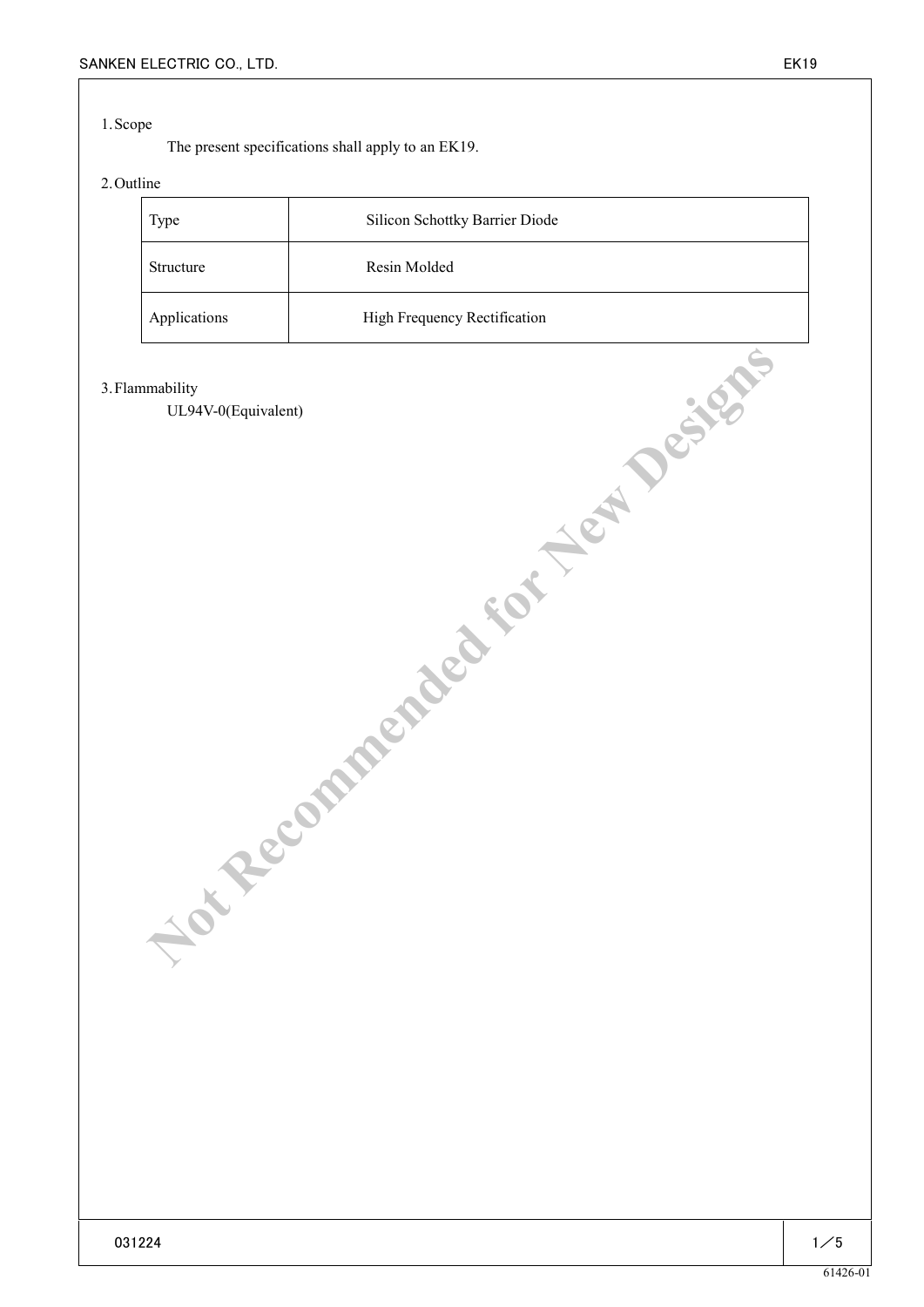## 4.Absolute maximum ratings

| No.            | Item                           | Symbol           | Unit            | Rating                 | Conditions                            |
|----------------|--------------------------------|------------------|-----------------|------------------------|---------------------------------------|
| $\mathbf{I}$   | Transient Peak Reverse Voltage | $V_{\rm RSM}$    | V               | 90                     |                                       |
| $\overline{2}$ | Peak Reverse Voltage           | $V_{RM}$         | V               | 90                     |                                       |
| 3              | Average Forward Current        | $I_{F(AV)}$      | A               | 1.5                    | Refer to Derating of 7                |
| $\overline{4}$ | Peak Surge Forward Current     | $I_{FSM}$        | A               | 40                     | $10$ msec.<br>Half sinewave, one shot |
| 5              | $I2t$ Limiting Value           | $I^2t$           | $A^2s$          | 8.0                    | 1msec≤t≤10msec                        |
| 6              | Junction Temperature           | $T_i$            | $\rm ^{\circ}C$ | $-40 \rightarrow +150$ |                                       |
| 7              | Storage Temperature            | $T_{\text{stg}}$ | $\rm ^{\circ}C$ | $-40 \rightarrow +150$ |                                       |

# 5. Electrical characteristics (Ta=25 $°C$ , unless otherwise specified)

| 5                                                                           | I't Limiting Value            | l <sup>2</sup> t | $A^2s$          | 8.0          | $1$ msec $\leq t \leq 10$ msec         |  |  |  |
|-----------------------------------------------------------------------------|-------------------------------|------------------|-----------------|--------------|----------------------------------------|--|--|--|
| 6                                                                           | Junction Temperature          |                  | $\rm ^{\circ}C$ | $-40$ $-150$ |                                        |  |  |  |
| $\tau$                                                                      | Storage Temperature           | $T_{\text{stg}}$ | $\rm ^{\circ}C$ | $-40$ $-150$ |                                        |  |  |  |
| Electrical characteristics (Ta= $25^{\circ}$ C, unless otherwise specified) |                               |                  |                 |              |                                        |  |  |  |
| No.                                                                         | Item                          | Symbol           | Unit            | Value        | Conditions                             |  |  |  |
| $\mathbf{1}$                                                                | Forward Voltage Drop          | $V_{F}$          | V               | $0.81$ max.  | $I_F=1.5A$                             |  |  |  |
| $\overline{2}$                                                              | Reverse Leakage Current       | $I_R$            | mA              | 2.0 max.     | $V_R = V_{RM}$                         |  |  |  |
| $\overline{3}$                                                              | Reverse Leakage Current Under | $H \cdot I_{R1}$ | mA              | 15 max.      | $V_R = V_{RM}$ , T <sub>j</sub> =125°C |  |  |  |
|                                                                             | High Temperature              | $H \cdot I_{R2}$ | mA              | 55 max.      | $V_R = V_{RM}$ , T <sub>j</sub> =150°C |  |  |  |
| $\overline{4}$                                                              | Thermal Resistance            | $R_{th(j-l)}$    | $^\circ C$ /W   | 17 max.      | Between Junction and Lead              |  |  |  |
| Lou Reco                                                                    |                               |                  |                 |              |                                        |  |  |  |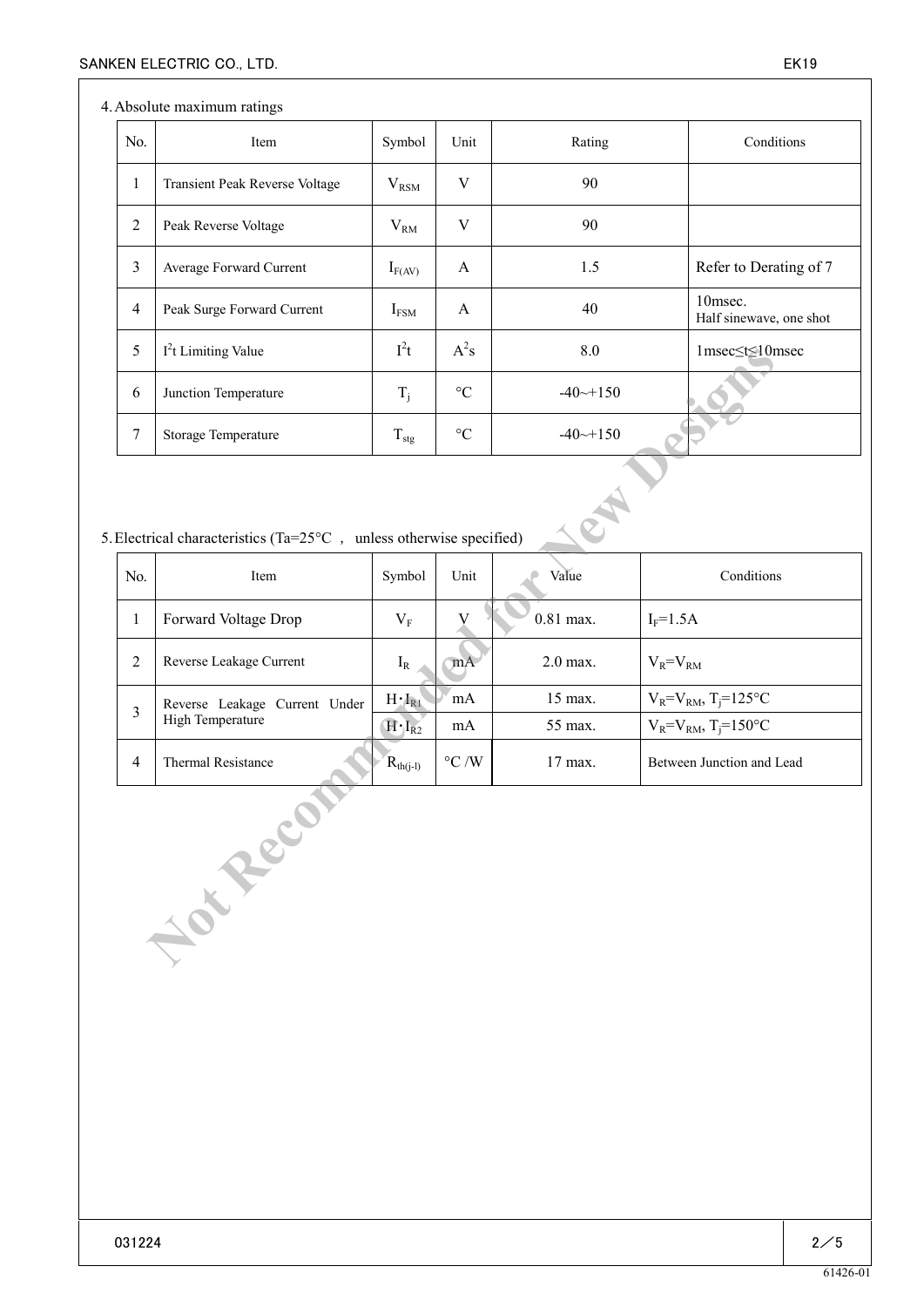6.Characteristics

 $I_{F(AV)} - P_F$  $\label{eq:2} \mathbf{P}_{\text{F}}\left(\mathbf{W}\right)$  Forward Power Dissipation  $(\mathbf{W})$ Forward Power Dissipation (W)  $I_{F(AV)}(A)$ Average Forward Current (A)  $V_R$  -  $P_R$  $\label{eq:1} \mathbf{P}_\text{R} \left( \mathbf{W} \right)$  <br> Reverse Power Dissipation  $(\mathbf{W})$ Reverse Power Dissipation (W)  $V_{R}$  (V) Reverse Voltage (V) 0.0 1.0 2.0 3.0 4.0 5.0 10 20 30 40 50 60 70 80 90 0.0 0.5 1.0 1.5 0.0 0.5 1.0 1.5 Tj=150℃ t T t/T=1/6  $t/T=1/3$ , sinewave  $\overline{\phantom{a}}$  $t/T=1/2$ . DC Tj=150℃ t T 1-t/T=5/6 sinewave 1-t/T=2/3 1-t/T=1/2 **Note that the matrix of the Contract Contract Contract Contract Contract Contract Contract Contract Contract Contract Contract Contract Contract Contract Contract Contract Contract Contract Contract Contract Contract Con**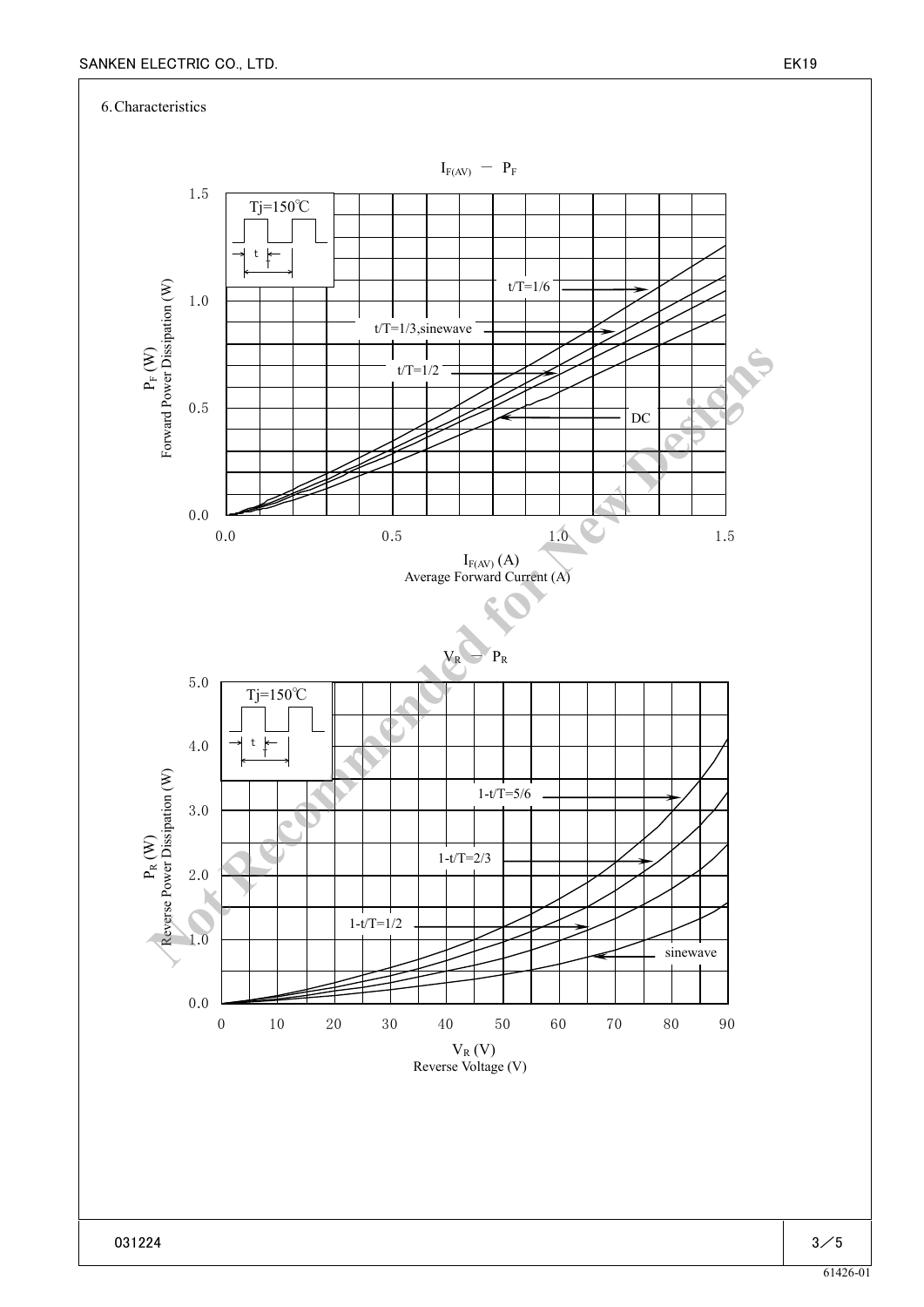7.Derating